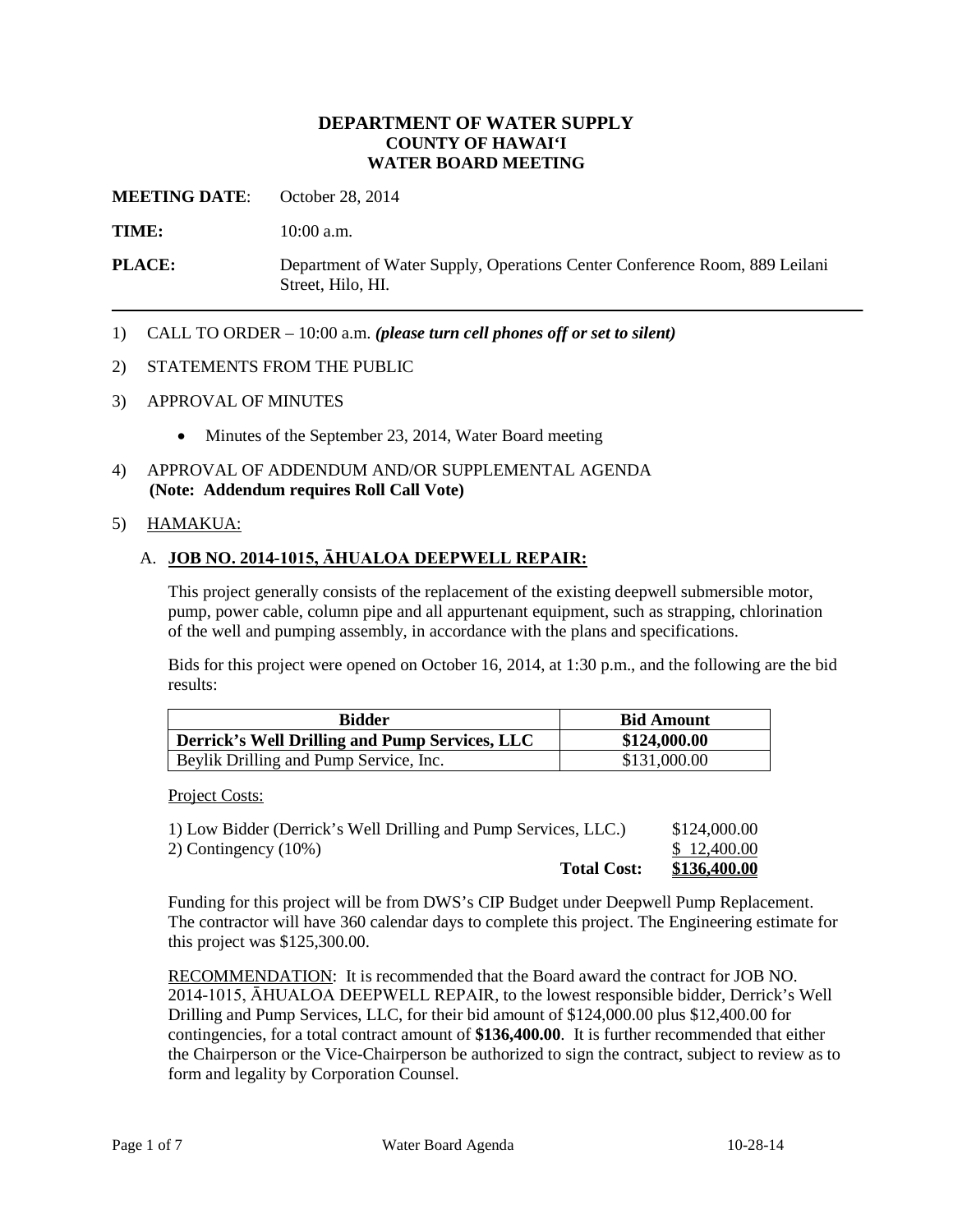## B. **JOB NO. 2008-945, CONSTRUCTION OF THE ĀHUALOA-HONOKA'A TRANSMISSION WATERLINE – PHASE 2:**

The project consists of furnishing and paying for all labor, materials, tools and equipment necessary, including all incidentals and all appurtenant work necessary, in place complete, all in accordance with the plans and specifications, and ready for operation, to construct the following: approximately 9,900 linear feet of 12-inch waterline, two pressure-reducing valve (PRV) stations, fire hydrant assemblies, and various concrete support structures at stream crossings.

**Bidder Amount Isemoto Contracting Co., Ltd.**  $$2,817,371.00$ Goodfellow Bros., Inc. \$2,872,565.00 Yamada Paint Contracting, Inc. dba GW Construction \$2,952,370.00 Nan, Inc. \$3,908,378.17 Koga Engineering & Construction, Inc.  $$4,237,320.00$ MIRA Image Construction, Inc.  $$4,336,175.00$ Drayko Construction, Inc.  $$4,975,000.00$ Hawaiian Dredging Construction, Inc.  $$5,092,000.00$ 

Bids were opened on October 16, 2014, at 2:30 p.m.; and the following are the bid results:

Project Costs:

| 1) Low Bidder (Isemoto Contracting Co., Ltd.) | \$2,817,371.00 |
|-----------------------------------------------|----------------|
| 2) Contingency $(8\%)$                        | 225,629.00     |
| Total Cost:                                   | \$3,043,000.00 |

Funding for this project will be from a Drinking Water State Revolving Fund (DWSRF) loan. The contractor will have 360 calendar days to complete this project. The Engineering estimate for this project was \$2,500,000.00.

RECOMMENDATION: It is recommended that the Board award the contract for JOB NO. 2008-945, CONSTRUCTION OF THE ĀHUĀLOA-HONOKA'A TRANSMISSION WATERLINE – PHASE 2, to the lowest responsible bidder, Isemoto Contracting Co., Ltd., for their bid amount of \$2,817,371.00, plus \$225,629.00 for construction contingency, for a total contract amount of **\$3,043,000.00**. It is further recommended that either the Chairperson or the Vice-Chairperson be authorized to sign the contract, subject to review as to form and legality by Corporation Counsel.

# 6) SOUTH HILO:

# A. **JOB NO. 2012-983, KA'IE'IE MAUKA FACILITY IMPROVEMENTS:**

This project consists of the design and construction of a new influent station and appurtenances; new booster station to replace the existing Wagatsuma Booster Station; and related site improvement work at the Ka'ie'ie Mauka Deepwell and Reservoir, and supporting facilities.

Funding for this project will be from DWS's CIP Budget and seeks to reallocate funding earmarked for the Ka'ie'ie Booster Renovation (Job No. 2005-859) and Haina MCC Replacement projects. The Engineering estimate for this project was \$1,000,000.00.

RECOMMENDATION: It is recommended that the Board approve JOB NO. 2012-983, KA'IE'IE MAUKA FACILITY IMPROVEMENTS, and reallocate funding.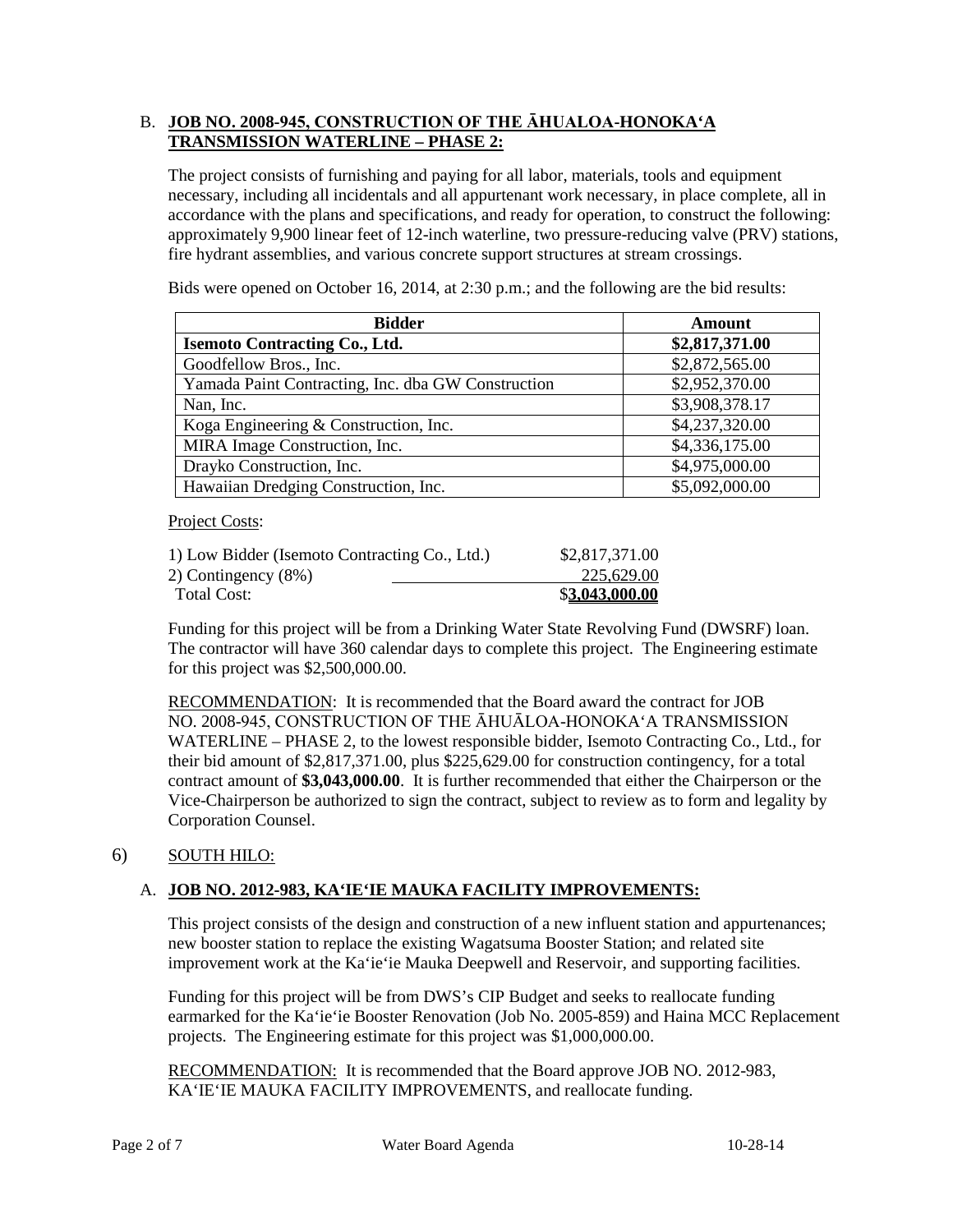#### B. VEHICLE BID NO. 2013-11, FURNISHING AND DELIVERING VEHICLES TO THE DEPARTMENT OF WATER SUPPLY, PARTS "A,""B" AND "C":

The vendor, Inter-Pacific Motors dba Orchid Isle Auto Center, is requesting to address the Board to appeal the Department's decision to deny a time extension for Parts "A," "B" and "C" of VEHICLE BID NO. 2013-11, FURNISHING AND DELIVERING VEHICLES TO THE DEPARTMENT OF WATER SUPPLY, PARTS "A", "B," AND "C".

# 7) SOUTH KOHALA:

# A. **JOB NO. 2011-972, LĀLĀMILO WIND FARM REPOWERING PROJECT, POWER PURCHASE AGREEMENT:**

The contractor, Lālāmilo Wind, LLC, has requested a modification to the Power Purchase Agreement (PPA). Although the original Request for Proposals (RFP) for this project included the Habitat Conservation Plan (HCP), the contractor has stated that the HCP is voluntary, and the contractor intends to proceed without doing the HCP. Although the HCP and Incidental Take Permit (ITP) are voluntary, after meeting with U.S. Fish and Wildlife Services (USFWS), DWS feels the HCP and the ITP are necessary in order to proceed with the project. The anticipated additional work is provided, and is in accordance with the USFWS requirements.

Staff has reviewed the contractor's proposal, and also negotiated revised rates that address the anticipated costs of the HCP/ITP. The staff recommends acceptance of the revised rate schedule, with the following conditions:

"The proposed rate schedule is based on estimates for the energy generation and HCP/ITP costs. DWS and Lālāmilo Wind, LLC, shall recompute an actual rate for the HCP/ITP costs every three years, based on actual energy generation and actual HCP/ITP costs incurred. Any difference between the scheduled rate and rate computed using actual results, shall result in a proportionate adjustment of the rate for the next three-year period, so that at contract termination, the net effect of rates assessed would be equal to the actual HCP/ITP costs incurred. Lālāmilo Wind, LLC, shall provide DWS access to actual production records, invoices, statements, and any other documentation, in order to verify computation of energy generation and costs incurred."

RECOMMENDATION: It is recommended that the Water Board approve the revised rate schedule from the PPA, along with the stated conditions, and require Lālāmilo Wind, LLC to complete an HCP and an ITP prior to operation of the Windfarm.

# B. **EXECUTIVE SESSION RE: JOB NO. 2011-972, LĀLĀMILO WIND FARM REPOWERING PROJECT, POWER PURCHASE AGREEMENT:**

The Water Board anticipates convening an executive meeting, closed to the public, pursuant to Hawai'i Revised Statutes, Sections 92-4, 92-5(a)(4), for the purpose of consulting with the Water Board's attorney on questions and issues pertaining to the Water Board's powers, duties, privileges, immunities and liabilities.

# 8) MISCELLANEOUS:

# A. **DEDICATION OF WATER SYSTEMS:**

The Department has received the following documents for action by the Water Board. The water systems have been constructed in accordance with the Department's standards and are in acceptable condition for dedication.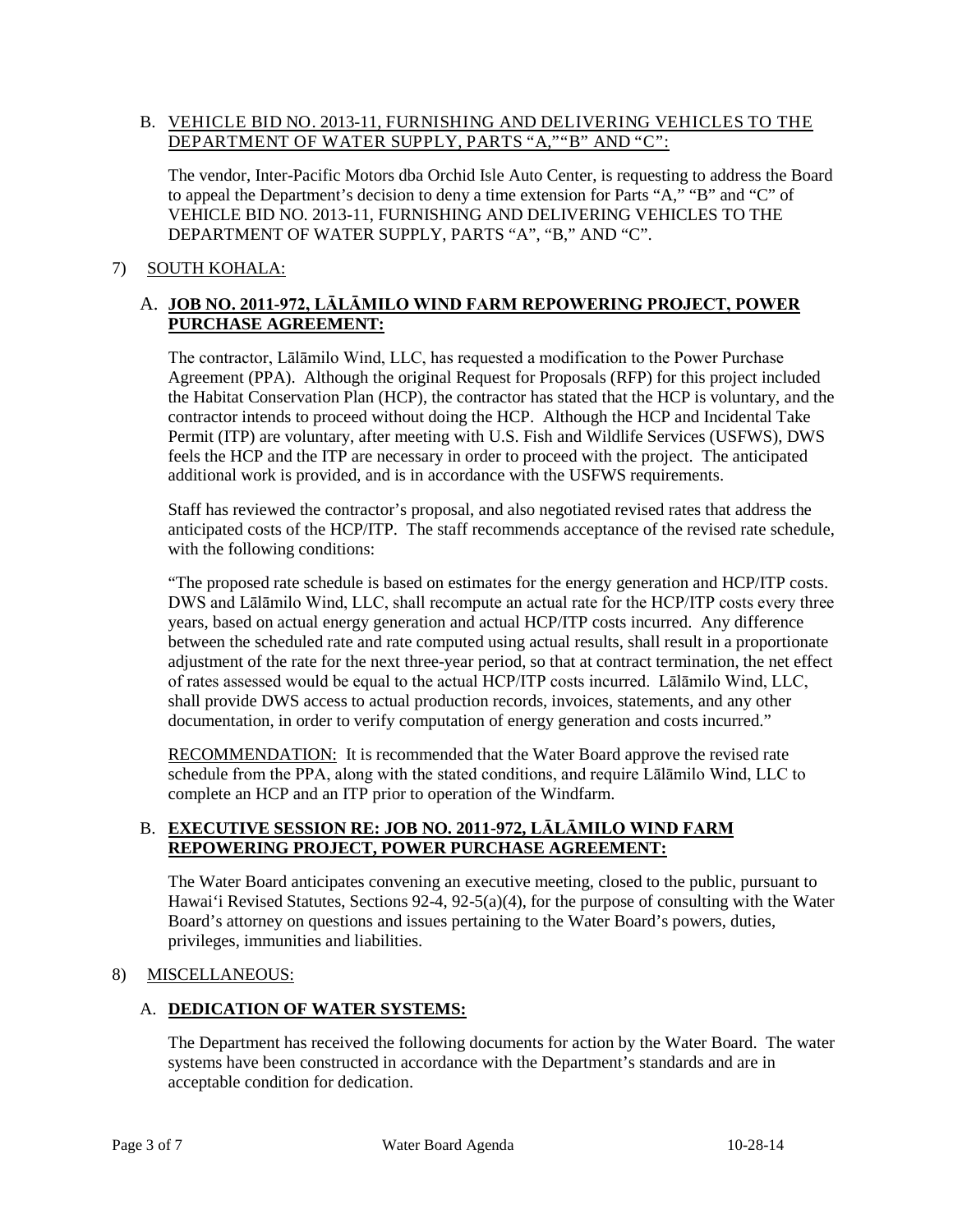#### **1. GRANT OF EASEMENT**

Subdivision Application 2003-027 Grantors: Gaylord Larry Stewart and Melinda Willits Stewart Tax Map Key: (3) 7-8-007: 015

#### **2. GRANT OF EASEMENT**

Subdivision Application No. 2003-027 Grantor: Makuakane, LLC Tax Map Key: (3) 7-8-007: 070 and 072

# **3. GRANT OF EASEMENT**

(For Water Meter Purposes) Grantor: Kona Hospitality, LLC Tax Map Key: (3) 7-5-007: 009

#### **4. BILL OF SALE**

(Off-site Water System) Seller: Kona Hospitality, LLC Tax Map Key: (3) 7-5-007: 009 Facilities Charge: \$ 111,190.00 Date Paid: 9/18/2014 Final Inspection Date: 8/12/2014 Water System Cost: \$36,000.00

#### **5. DEDICATION DEED**

(Water Tank – South Makai) Grantor: Waiaha System, LLC Tax Map Key: (3) 7-5-017: 030

# **6. GRANT OF EASEMENT AND BILL OF SALE**

Grantor/Seller: Waiaha System, LLC Tax Map Keys: (3) 7-5-017: 40 (Lot B); 7-5-017: 041 (Lot C); 7-5-017: 042 (Lot D) and 7-5-017: 043 (Lot E)

# **7. ASSIGNMENT OF GRANT OF EASEMENT**

(Waiaha Systems, LLC, South Makai Leg) Assignor: Waiaha System, LLC Tax Map Key: (3) 7-5-017: 040; 7-5-017: 042; 7-5-017: 043

# **8. DEDICATION DEED**

(Water Tank) Grantor: Waiaha System, LLC Tax Map Key: (3) 7-5-016: 089 (Lot 5-B)

#### **9. GRANT OF EASEMENT AND BILL OF SALE**

Grantor/Seller: Waiaha System, LLC Tax Map Keys: (3) 7-5-016:015; 7-5-016:016; 7-5-016:017; 7-5-016:029; 7-5-016:088; 7-5-016:089; 7-5-016:090; 7-5-016:091; 7-5-016:092; 7-5-016:093; 7-5-016:094; and 7-5-016:095

#### **10. GRANT OF EASEMENT AND BILL OF SALE**

Grantor/Seller: Fred Arnold Bolton and Barbara Frances Bolton Tax Map Key: (3) 7-5-016: 087 Final Inspection Date: *TBA*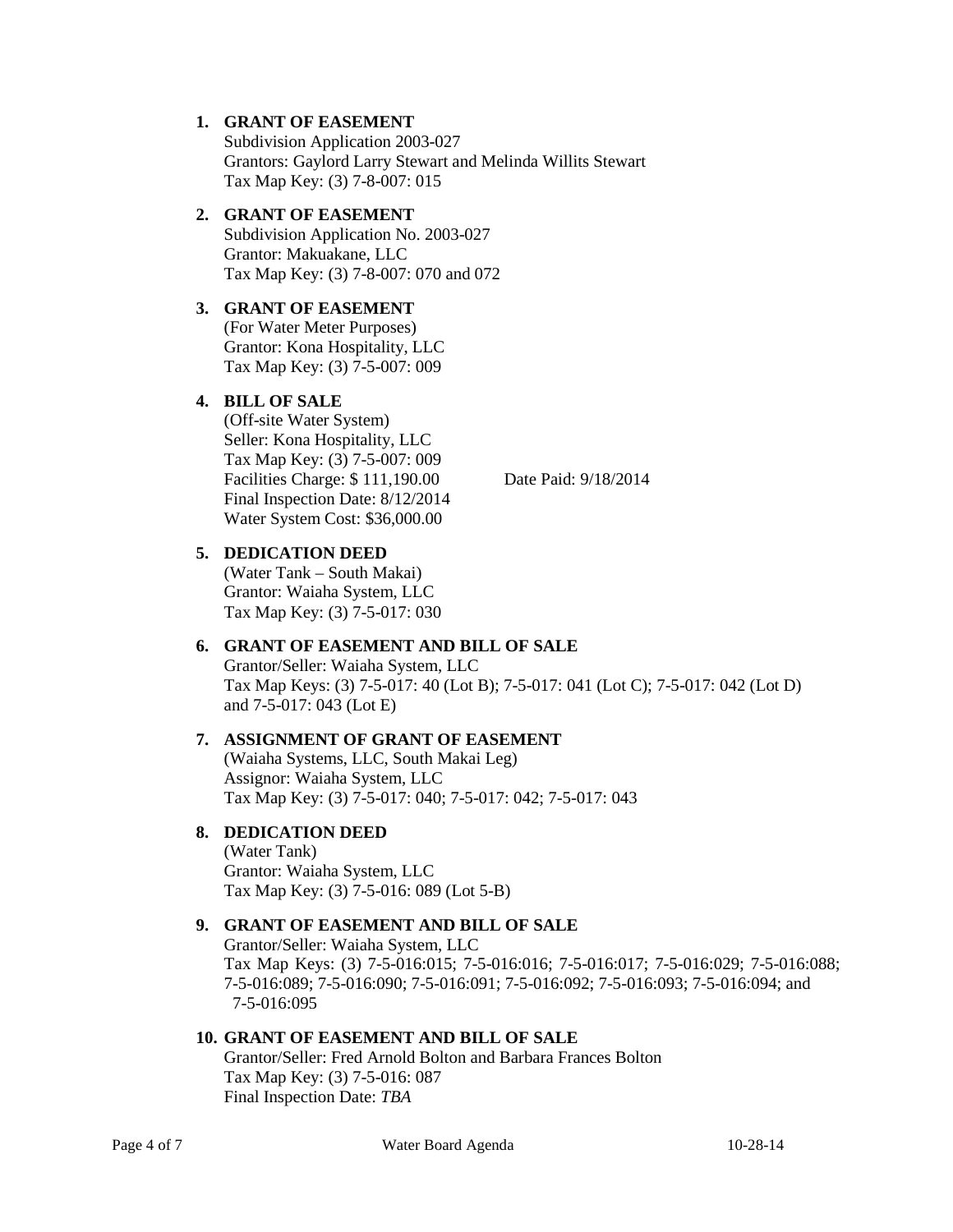Water System Cost: \$ *TBA*

RECOMMENDATION: It is recommended that the Water Board accepts these documents subject to the approval of Corporation Counsel and that either the Chairperson or the Vice-Chairperson be authorized to sign the documents.

#### B. **PRESENTATION BY YVONNE Y. IZU ON THE PROCESS FOR DESIGNATION OF GROUND WATER MANAGEMENT AREA, AND WATER LAW:**

Ms. Yvonne Y. Izu, currently of counsel with the firm of Morihara Lau & Fong, will give a presentation to the Water Board on the process for the designation of a Ground Water Management Area, and water law in the State of Hawai`i, and respond to questions posed by the Water Board.

Ms. Izu is a highly-respected land and water use practitioner in Hawai'i. Her practice encompasses natural resources, public lands, ocean, shoreline, environmental impacts, Native Hawaiian rights, and endangered species. She has been at the forefront of precedent-setting water rights cases.

Ms. Izu's extensive experience includes serving as a State of Hawai'i Deputy Attorney General, and as Deputy Director for the Commission on Water Resource Management (CWRM), within the Department of Land and Natural Resources (DLNR).

# C. **REQUEST TO HIRE SPECIAL COUNSEL FOR THE WATER BOARD IN THE MATTER OF THE NATIONAL PARKS SERVICE'S PETITION TO DESIGNATE KEAUHOU AQUIFER AS A GROUND WATER MANAGEMENT AREA:**

The Water Board anticipates convening an executive meeting, closed to the public, pursuant to Hawai'i Revised Statutes, Sections 92-4, 92-5(a)(4), for the purpose of consulting with the Water Board's attorney on questions and issues pertaining to the Water Board's powers, duties, privileges, immunities and liabilities.

# D. **DEPARTMENT OF WATER SUPPLY RESPONSE TO NATIONAL PARKS SERVICE'S PETITION TO DESIGNATE KEAUHOU AQUIFER AS A GROUND WATER MANAGEMENT AREA:**

DWS will provide a status report on its response to the National Parks Service's petition to designate Keauhou Aquifer as a Ground Water Management Area.

### E. **DISCUSSION OF AMENDING RULES AND REGULATIONS REGARDING PLACING RESPONSIBILITY WITH PROPERTY OWNERS FOR TENANTS' DELINQUENT BILLS:**

Sub-Committee to report on proposed amendments to the Rules and Regulations regarding placing responsibility with property owners for tenants' delinquent bills, with discussion.

## F. **AD HOC COMMITTEE PURSUANT TO HRS SECTION 92-2.5(B) TO PRESENT, DISCUSS AND/OR NEGOTIATE FOR LEGISLATION REGARDING THE PLACEMENT OF SUCH LIENS ON REAL PROPERTY FOR NON-PAYMENT OF WATER BILLS:**

The Ad Hoc Committee is exploring legislation pursuant to HRS Section 92-2.5(B) which would allow the placement of an automatic lien on property for non-payment of water bills. The Ad Hoc Committee will present, discuss, and/or negotiate for such legislation with any necessary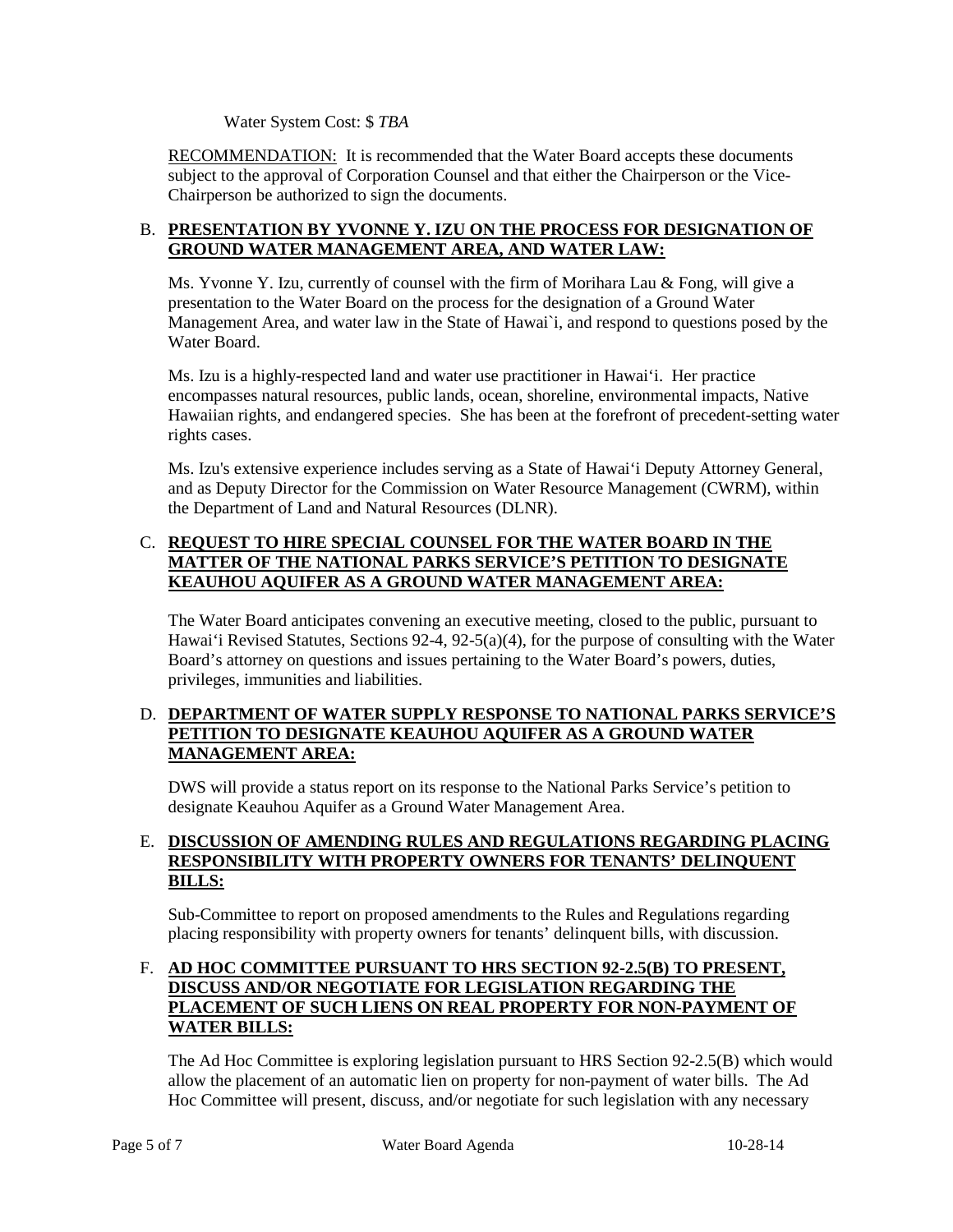person including, but not limited to, any water or wastewater department or division of any county, and/or with any legislators in the State of Hawai`i.

The Ad Hoc Committee is also exploring a revision of the Department of Water Supply Rules and Regulations to hold a property owner responsible for any water bill for water service to such property, whether or not the property owner resides on the property; and that no water service will be granted to such property until all such delinquencies are paid or other agreement is reached.

For discussion and possible action.

# G. **MONTHLY PROGRESS REPORT**:

Submission of Progress Report of Projects by the Department. Department personnel will be available to respond to questions by the Board regarding the status/progress of any project.

# H. **REVIEW OF MONTHLY FINANCIAL STATEMENTS:**

Submission of financial statements and information relating to the financial status of the Department. Department personnel will be available to respond to questions by the Board relating to the financial status of the Department.

# I**. MANAGER-CHIEF ENGINEER'S QUARTERLY UPDATE:**

Report on the third quarter of 2014 by the Manager-Chief Engineer, with discussion.

#### J. **REVIEW/APPROVAL OF REVISED DRAFT MANAGER-CHIEF ENGINEER'S EVALUATION FORM AND PROCEDURES FORM FOR CALENDAR 2015:**

For discussion and possible action.

# K. **MANAGER-CHIEF ENGINEER'S REPORT:**

The Manager-Chief Engineer will provide an update or status on the following:

- 1) Pu'ukala/Kona Ocean View Properties Subdivision Improvement District Update
- 2) Lava Update
- 3) Pāhoa Deepwell B Emergency Repair
- 4) Public Information and Education Specialist Update
- 5) Employee of the Quarter

# L. **CHAIRPERSON'S REPORT:**

Chairperson to report on matters of interest to the Board.

#### 9) ANNOUNCEMENTS:

#### 1. **Next Regular Meeting:**

The next meeting of the Water Board is scheduled for November 25, 2014, at the West Hawai'i Civic Center, Community Center, Bldg. G, 74-5044 Ane Keohokalole Hwy, Kailua-Kona, HI.

#### 2. **Following Meeting:**

The following meeting of the Water Board will be held at 10:00 a.m. on December 16, 2014, at the Department of Water Supply, Operations Center Conference Room, 889 Leilani Street, Hilo, HI.